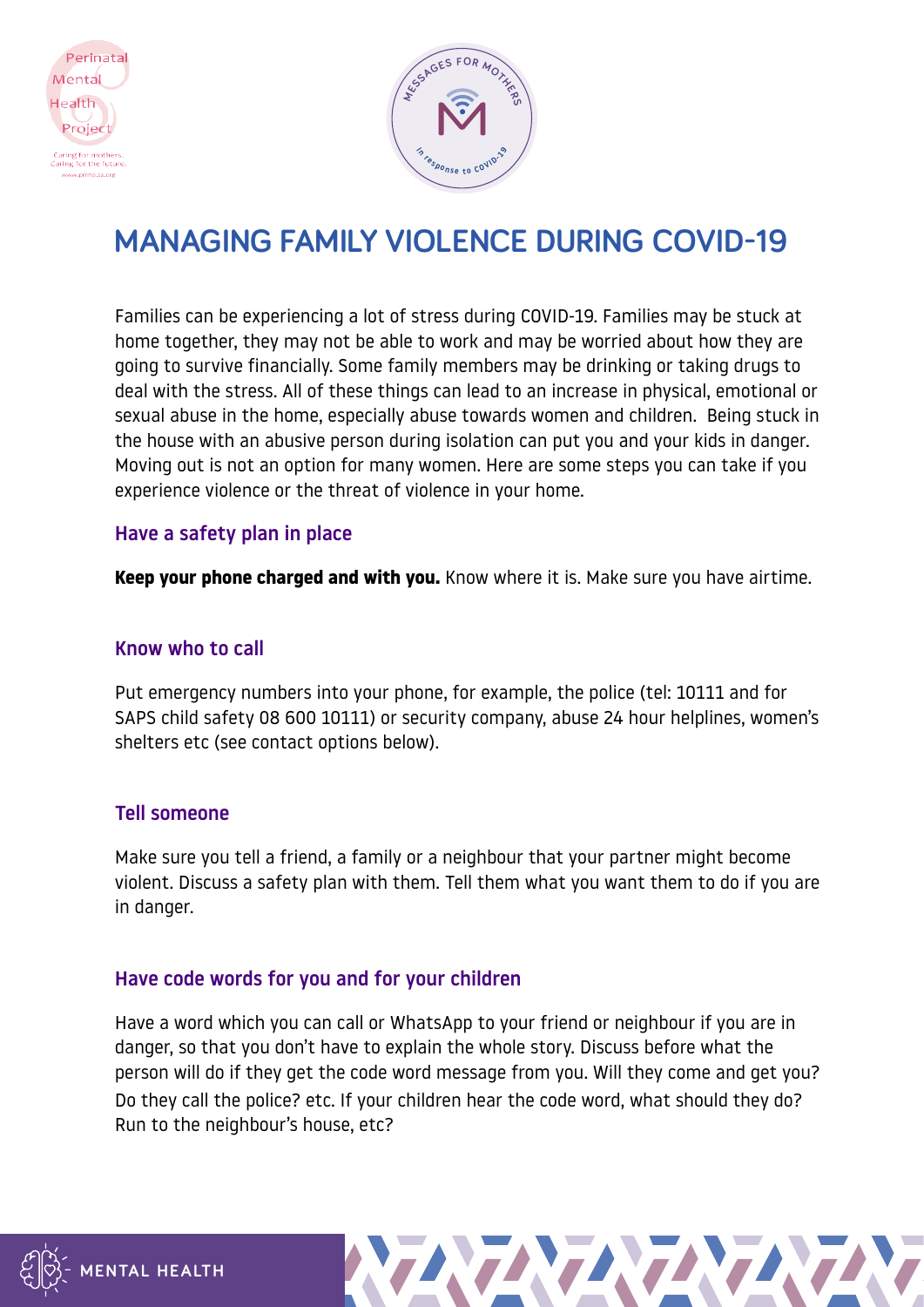



# Keep an emergency bag

Keep your most important documents – your ID, you and your children's birth certificates, a bit of money – in a secret place, so you can grab them if you need to leave in a hurry.

# Get a Protection Order if you have to

If you haven't done it already, get a protection order in place. Go to your nearest police station or magistrates court. You will need to fill in a form called *Form 2: Application for a Protection Order.* A protection order is a legal document that gives the behaviours that the abuser should obey: for example, they should stop beating you, or they should support you financially, or they should hand over their gun to the police etc. A protection order is not the same thing as laying a charge against your abuser. But if they do not follow the protection order, and you tell the police, they have to arrest the abuser.

# Self-care

It is not easy, but really important, to look after yourself. This can help you to cope better and get through the time of isolation. Looking after yourself is not being selfish. Do simple things, get enough sleep, eat properly, get some exercise every day, get some fresh air (this is still fine as long as you are still keeping a physical distance from other people). Do things to take your mind off your stress: watch a funny movie, play with your kids, play a computer game, knit, cook, sing, do housework – whatever helps you.

## Stay connected with others

Tell people about your feelings. Chat to someone you trust – a friend, a family member, a neighbour, maybe someone from your church or mosque. You can also reach out to a counsellor. A lot of counsellors are providing services online, on the phone or via WhatsApp during the COVID19 crisis.